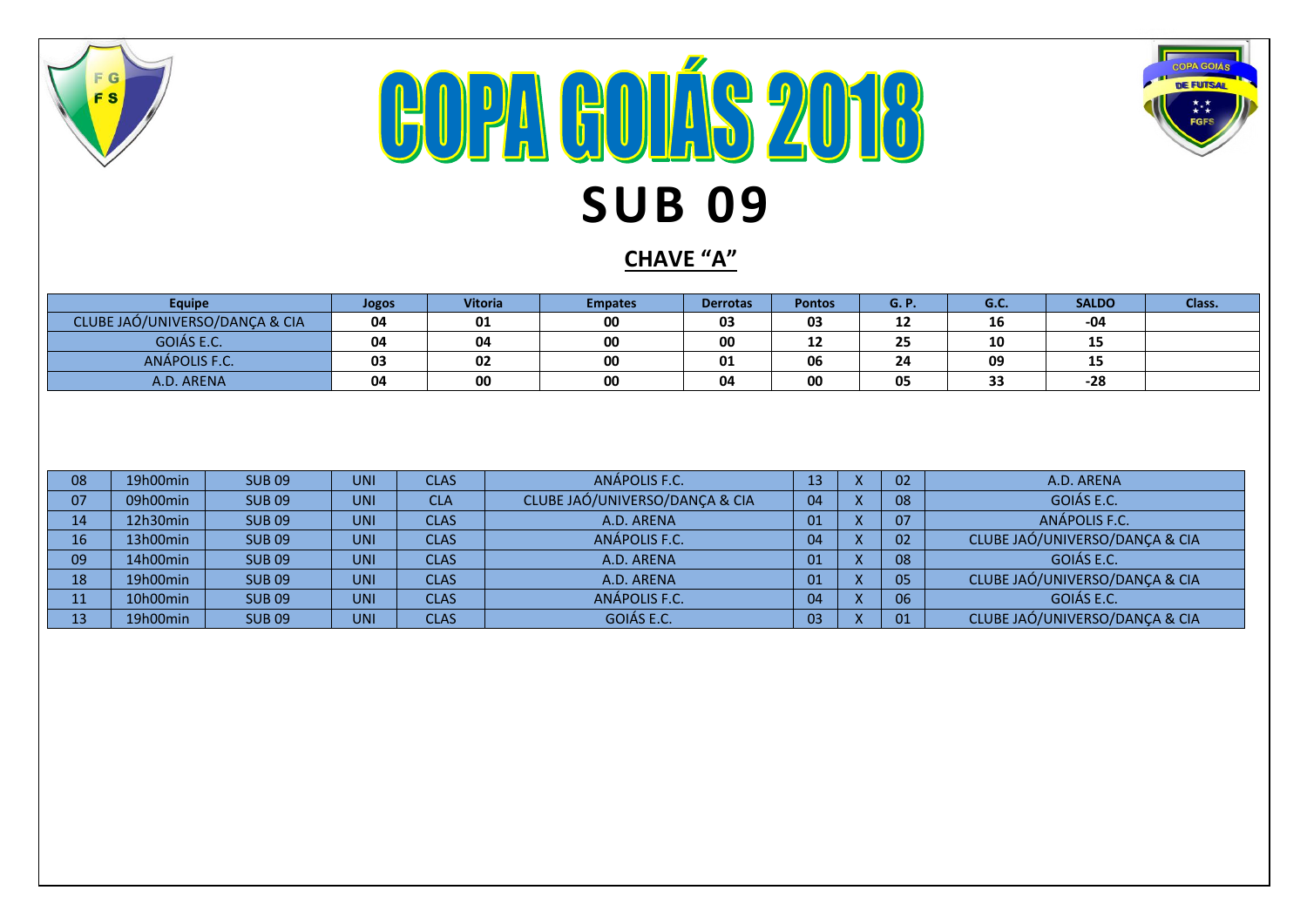

## **COPA GOLÁS 2018**



| <b>ARTILHARIA</b>                           |                                |                |                |  |  |  |  |  |  |
|---------------------------------------------|--------------------------------|----------------|----------------|--|--|--|--|--|--|
| <b>ARTILHEIRO</b>                           | <b>CLUBE</b>                   | <b>GOLS</b>    | POSIÇÃO        |  |  |  |  |  |  |
| RAFAEL LEANDRO DE MOURA VIEIRA              | ANÁPOLIS F.C.                  | 9              |                |  |  |  |  |  |  |
| FELIPE GABRIEL BORGES CHANG                 | ANÁPOLIS F.C.                  | 7              | $\overline{2}$ |  |  |  |  |  |  |
| <b>DAVI PENA ARAUJO</b>                     | GOIÁS E.C.                     | 7              | 3              |  |  |  |  |  |  |
| ALEX DANIEL MULLER N. CAIXETA               | CLUBE JAÓ/UNIVERSO/DANÇA & CIA | 5              | 4              |  |  |  |  |  |  |
| MATEUS LUCAS DE ALBUQUERQUE                 | ANÁPOLIS F.C.                  | 4              | 5              |  |  |  |  |  |  |
| PABLO HENRIQUE DE AVILA FERREIRA            | GOIÁS E.C.                     | 4              | 6              |  |  |  |  |  |  |
| <b>CAETANO ZICA BATISTA</b>                 | GOIÁS E.C.                     | 4              | $\overline{7}$ |  |  |  |  |  |  |
| FELIPE SOUZA PORTILHO FARIAS                | ANÁPOLIS F.C.                  | 3              | 8              |  |  |  |  |  |  |
| <b>GUSTAVO JOSE NASCIMENTO CASTRO</b>       | ANÁPOLIS F.C.                  | 3              | 9              |  |  |  |  |  |  |
| <b>IBRAHIMOVIC GUILHERME SANTOS BATISTA</b> | A.D.ARENA                      | 3              | 10             |  |  |  |  |  |  |
| FILIPE MACHADO DE OLIVEIRA                  | GOIÁS E.C.                     | 3              | 11             |  |  |  |  |  |  |
| RIVADAVIA JAIME NETO                        | GOIÁS E.C.                     | 2              | 12             |  |  |  |  |  |  |
| <b>HYGOR FARIA SILVA</b>                    | ANÁPOLIS F.C.                  | $\overline{2}$ | 13             |  |  |  |  |  |  |
| <b>VINNICIUS NUNES DOS ANJOS</b>            | CLUBE JAÓ/UNIVERSO/DANÇA & CIA | $\overline{2}$ | 14             |  |  |  |  |  |  |
| RAFAEL CARDOSO SILVA                        | ANÁPOLIS F.C.                  | $\overline{2}$ | 15             |  |  |  |  |  |  |
| MATHEUS DOS SANTOSS. CAVALCANTE             | CLUBE JAÓ/UNIVERSO/DANÇA & CIA | $\overline{2}$ | 16             |  |  |  |  |  |  |
| FILIPE GABRIEL SILVA CARVALHO               | A.D.ARENA                      | 1              | 17             |  |  |  |  |  |  |
| <b>DAVI OLIVEIRA RAMOS</b>                  | A.D.ARENA                      | $\mathbf{1}$   | 18             |  |  |  |  |  |  |
| <b>VITOR VIANA LEMES</b>                    | CLUBE JAÓ/UNIVERSO/DANÇA & CIA | 1              | 19             |  |  |  |  |  |  |
| <b>DAVI CARRIJO HELRIGHEL</b>               | GOIÁS E.C.                     | 1              | 20             |  |  |  |  |  |  |
| ESTEVAO MARQUES M. CAVALCANTE               | GOIÁS E.C.                     | 1              | 21             |  |  |  |  |  |  |
| <b>ARTHUR MARQUES MAGELA</b>                | CLUBE JAÓ/UNIVERSO/DANÇA & CIA | 1              | 22             |  |  |  |  |  |  |
| HEITOR ARAUJO REZENNDE                      | GOIÁS E.C.                     | 1              | 23             |  |  |  |  |  |  |
| <b>BRUNO GABRIEL ALVES PIRES</b>            | CLUBE JAÓ/UNIVERSO/DANÇA & CIA | 1              | 24             |  |  |  |  |  |  |
| BEIJAMIM C.G. CORREIA                       | GOIÁS E.C.                     | 1              | 25             |  |  |  |  |  |  |
| <b>LUCAS FERNANDES COSTA</b>                | GOIÁS E.C.                     | 1              | 26             |  |  |  |  |  |  |